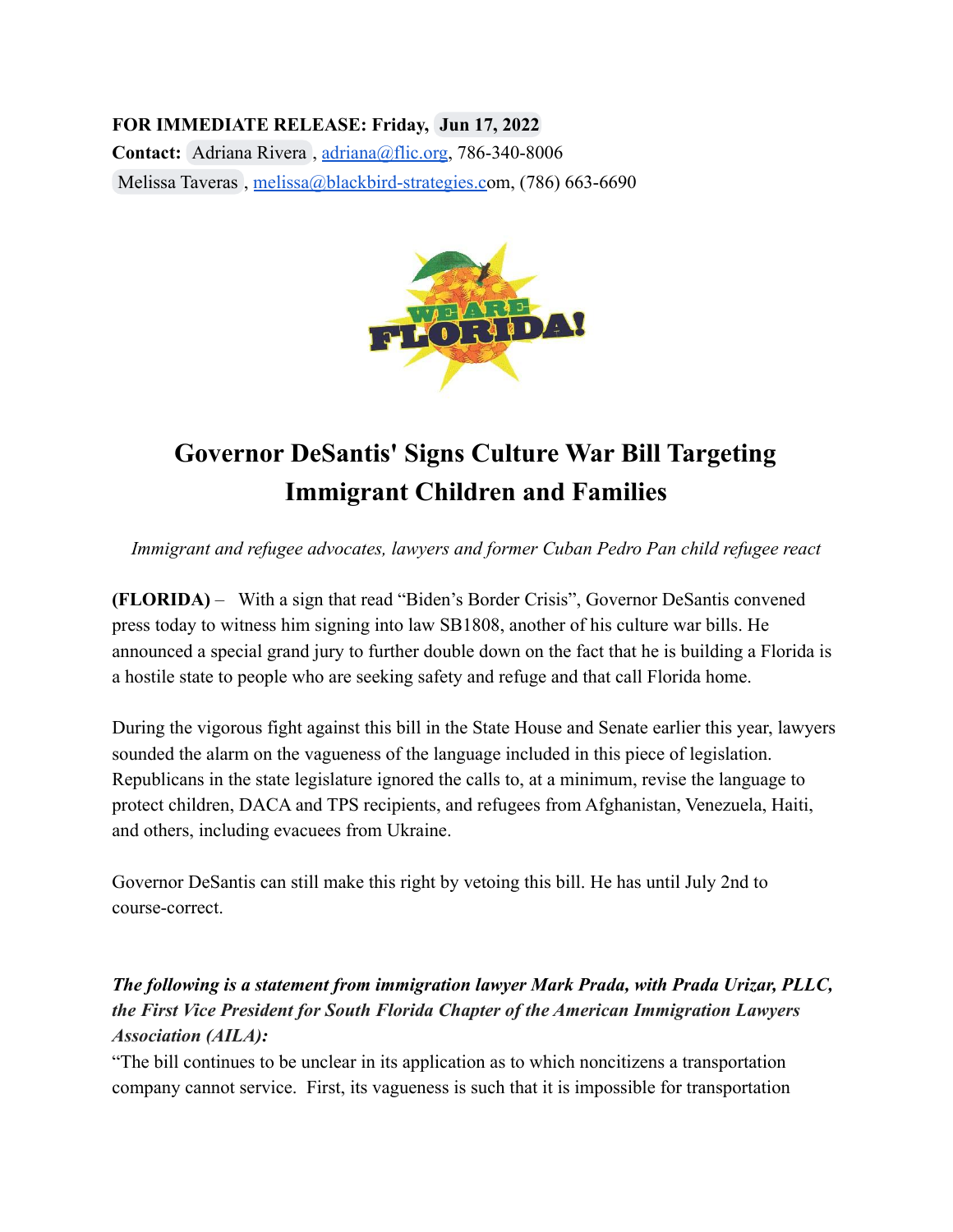companies to have any fair notice of which passengers cannot be accepted, given a recent amendment of the bill which incorporates the entire Immigration and Nationality Act (INA). Second, the bill's reference to "unauthorized aliens" in the INA will apply to persons who are actually legally here. That term is about what classes of persons are not allowed to be employed by businesses, regardless of legal status. So, for example, tourists are not allowed to work because it would contradict the conditions of their tourist visa, so they are "unauthorized aliens" under the INA section referenced by the bill. But they are surely allowed to be in the United States. Prohibiting their transportation goes against the economic point of encouraging tourism to our state."

#### *Isabel Vinent, Co-Executive Director of the Florida Immigrant Coalition states,*

"This heinous law could potentially impact Cuban, Afghan, and Venezuelan asylum seekers, Ukrainian evacuees, pending DREAMers and TPS recipients, among others. It will mandate local law enforcement into controversial and ineffective federal 287g ICE contracts, costing local law enforcement precious tax dollars and undermining public safety. From business leaders, faith leaders, and community leaders to former Cuban Pedro Pan refugees and retired law enforcement, a diverse group of Floridians are vehemently against this law. Floridians believe in a state that embraces all children, and demand lawmakers address real crises, such as skyrocketing rents. Instead, Governor DeSantis' future political ambitions consistently drown out the real needs of Floridians. His war against families has [already shut down a shelter](https://www.abcactionnews.com/news/state/non-profit-ends-foster-care-program-for-unaccompanied-migrant-kids) that gave care to unaccompanied children. Clearly children, alongside the churches and shelters seeking to protect them, aren't as valuable to DeSantis as pandering to Iowa's primary voters and the wealthy corporations and lobbyists who will help him get there."

#### *Yareliz Mendez-Zamora, Florida Legislative Session Campaign Lead, says,*

"This bill, which has been signed into law by the Governor, is detrimental to all Floridian families. There are countless mixed-status families in the state of Florida who will now live in fear. This law will hurt our diverse communities such as refugees. Oftentimes, parole is granted to refugees while they are screened for asylum. Parole is a form of legal permission to be in the United States but without a fixed status. Such persons are considered "inadmissible" until given a fixed status because parole treats them as perpetually seeking "admission" until they are finally given a status. The bill's incorporation of the entire INA will sweep in refugees in this situation. Thus, a particularly vulnerable population would be harmed simply for pursuing the process legally offered to them which often takes months or even years to complete. This is not fair. People deserve the chance to claim their asylum case, as is legally permissible under international law"